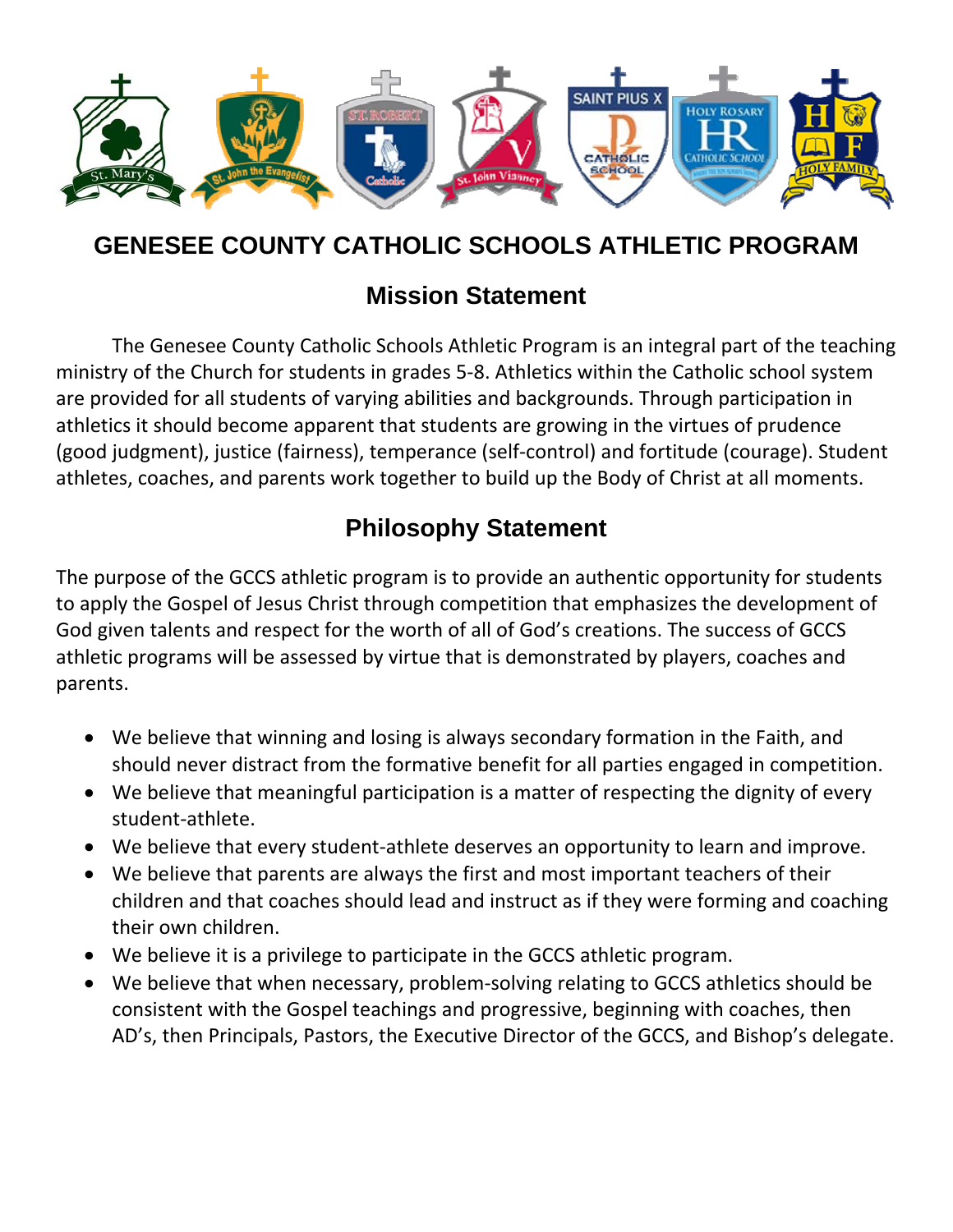

#### **The GCCS Athletic Release and Hold Harmless Agreement**

(Enter your child's name in all blanks below)

As lawful parent or guardian of \_\_\_\_\_\_\_\_\_\_\_\_\_\_\_\_\_\_\_\_\_\_\_\_\_\_\_\_\_\_\_\_\_\_, a minor under Michigan law, I hereby authorize \_\_\_\_\_\_\_\_\_\_\_\_\_\_\_\_\_\_\_\_\_\_, to participate in the Genesee County Catholic Schools Athletic League ("Program"). I, on behalf of said minor, accept full responsibility for any and all injuries, both mental and physical, that may occur to due to such participation and, in connection therewith, I furthermore hold harmless all coaches, officials, person and/or entities associated with the program, and or schools, both volunteer and hired, and the members of the Genesee County Catholic Schools Athletic League ("Program") from any and all liability due to \_\_\_\_\_\_\_\_\_\_\_\_\_\_\_\_\_\_\_\_\_\_\_\_\_\_\_\_\_\_\_\_\_'s participation in or association with the program, including, but not limited to, injury, harm, damage, loss or other impediments which may be in any way be connected with or arise from practices, games, travel to and from said events, or any other activity associated with \_\_\_\_\_\_\_\_\_\_\_\_\_\_\_\_\_\_\_\_\_\_\_\_\_\_\_\_'s participation in the Program.

I, on behalf of \_\_\_\_\_\_\_\_\_\_\_\_\_\_\_\_\_\_\_\_\_\_\_\_\_\_\_\_\_\_\_ specifically release all claims for damages, personal injury, wrongful death or injury, including all tort claims, civil claims and statutory claims including claims arising under the Persons with Disabilities Act, state and federal civil rights acts or any other claim that might arise, either known or unknown, from said minor's participation in the program. I specifically understand that this Release and Hold Harmless Agreement is intended to preclude all lawsuits, appeals and claims as described above and I acknowledge that neither I, nor anyone acting on my behalf, will institute such claims on \_\_\_\_\_\_\_\_\_\_\_\_\_\_\_\_\_\_\_\_\_\_\_\_\_\_\_\_\_'s behalf.

I understand athletic competition can be dangerous and sometimes results in injury and even death. I warrant that I am fully aware of the risks associated with athletics and have reviewed them with \_\_\_\_\_\_\_\_\_\_\_\_\_\_\_\_\_\_\_\_\_\_\_\_\_\_\_\_\_\_\_, and consent to my child undertaking such risks.

| Signature of Parent or Guardian |  |
|---------------------------------|--|

\_\_\_\_\_\_\_\_\_\_\_\_\_\_\_\_\_\_\_\_\_\_\_\_\_\_\_\_\_\_\_\_\_ Printed Name of Parent or Guardian

\_\_\_\_\_\_\_\_\_\_\_\_\_\_\_\_\_\_\_\_\_\_\_\_\_\_\_\_\_\_\_\_\_ Dated: \_\_\_\_\_\_\_\_\_\_\_\_\_\_\_\_\_\_\_\_\_\_\_\_\_\_

Signature of Student